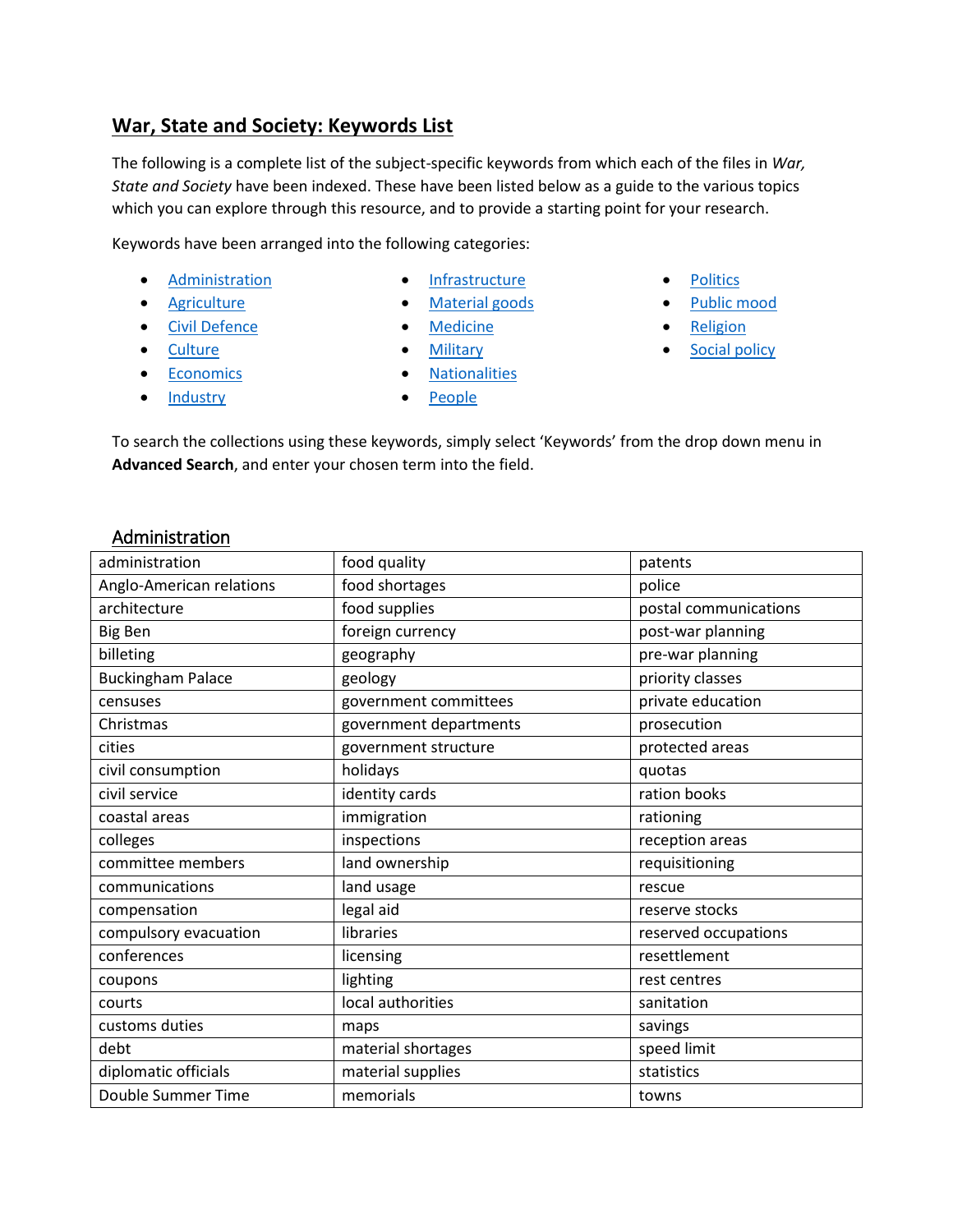| Easter            | mortuaries                                    | travel restrictions     |
|-------------------|-----------------------------------------------|-------------------------|
| elections         | municipal buildings                           | tribunals               |
| fines             | national borders                              | villages                |
| food coupons      | <b>Nuffield College Reconstruction Survey</b> | visas                   |
| food preparation  | overseas evacuation                           | voluntary organisations |
| food preservation | passports                                     | war bonds               |
| food processing   |                                               |                         |

# <span id="page-1-0"></span>**Agriculture**

| agricultural call-up    | currants               | pigeons               |
|-------------------------|------------------------|-----------------------|
| agricultural equipment  | dairy                  | pigs                  |
| agricultural production | distilling             | ploughing             |
| agricultural workers    | dogs                   | ploughing-up campaign |
| agriculture             | eggs                   | plums                 |
| animal feed             | farmers                | pork                  |
| apples                  | fats                   | potatoes              |
| artichokes              | fertilisers            | poultry               |
| autumn                  | fish                   | preserves             |
| bacon                   | fishing                | pulses                |
| bananas                 | flour                  | pumpkins              |
| barley                  | foot-and-mouth disease | rabbits               |
| beans                   | fruit                  | raisins               |
| beef                    | gardens                | recipes               |
| beekeeping              | goats                  | rhubarb               |
| beer                    | grapefruit             | rice                  |
| beetroot                | harvests               | rural areas           |
| beets                   | home production        | rye                   |
| berries                 | honey                  | seeds                 |
| biscuits                | hops                   | sheep                 |
| bread                   | horses                 | spinach               |
| broccoli                | leeks                  | spring                |
| <b>Brussels sprouts</b> | lemons                 | strawberries          |
| butter                  | lettuce                | sugar                 |
| cabbage                 | livestock              | sultanas              |
| cakes                   | maize                  | summer                |
| canning                 | marrows                | swedes                |
| carrots                 | meals                  | tea                   |
| cattle                  | meat                   | tomatoes              |
| cauliflower             | milk                   | tractors              |
| celery                  | mushrooms              | turkeys               |
| cereals                 | mustard                | turnips               |
| cheese                  | mutton                 | unrationed foods      |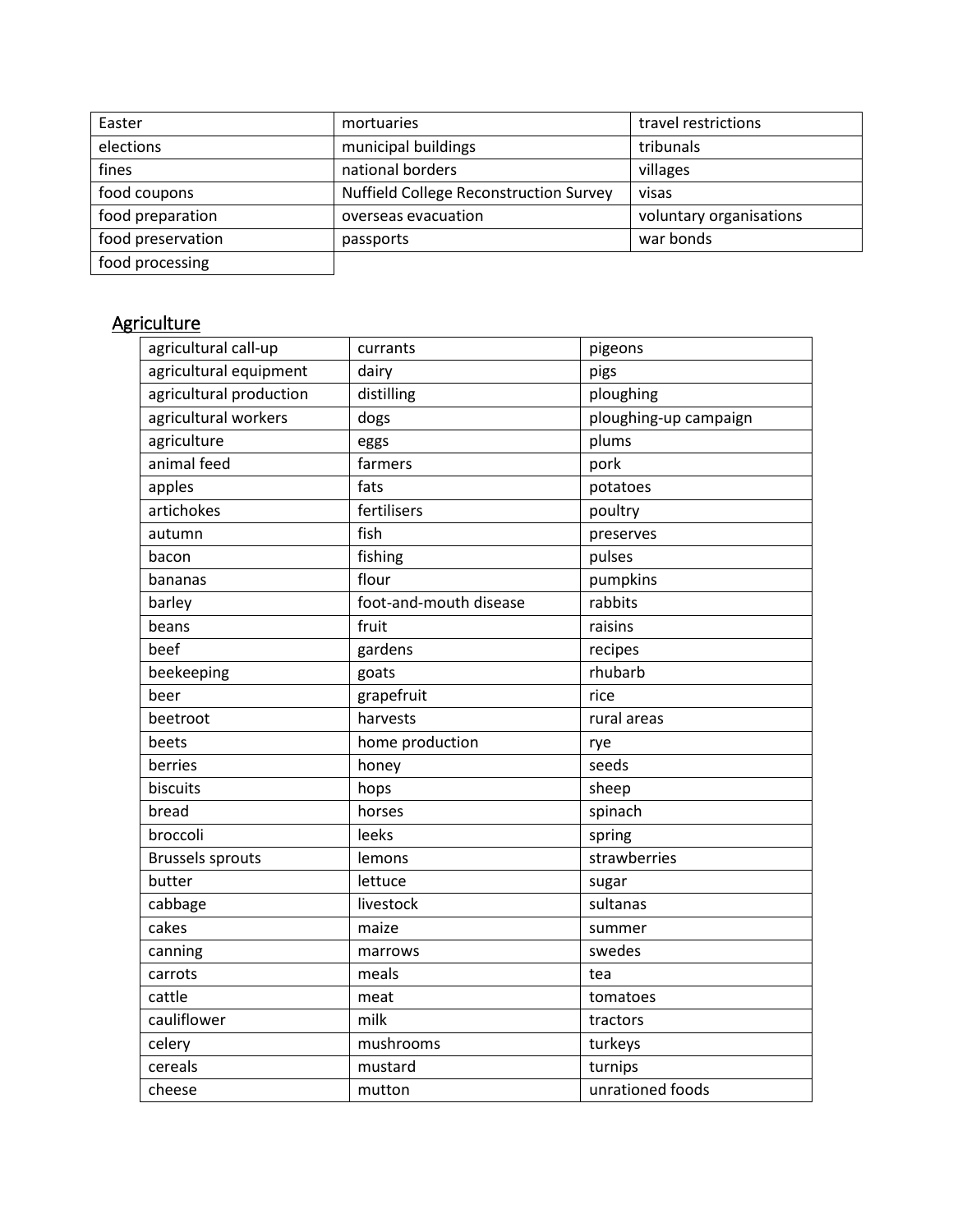| chickens      | nuts      | veal          |
|---------------|-----------|---------------|
| chives        | oats      | vegetable oil |
| chocolate     | offal     | vegetables    |
| cider         | oil seeds | vermin        |
| cocoa         | onions    | weather       |
| coconuts      | oranges   | wheat         |
| coffee        | parsnips  | wildlife      |
| confectionary | pears     | winter        |
| cotton        | peas      | wool          |
| cream         | pets      | yeast         |
| cucumbers     |           |               |

## <span id="page-2-0"></span>Civil Defence

| age of conscription         | civil defence equipment      | fire services              |
|-----------------------------|------------------------------|----------------------------|
| age of reservation          | <b>Civil Defence Regions</b> | fire watch                 |
| air raids                   | civil defence training       | fires                      |
| air-raid precautions        | civilian casualties          | first aid                  |
| air-raid shelter conditions | contingency planning         | gas attacks                |
| air-raid shelters           | curfews                      | gas masks                  |
| air-raid wardens            | decontamination              | gas protection             |
| air-raid warnings           | defence regulations          | incendiary bombs           |
| anti-aircraft defences      | emergency procedures         | safety                     |
| barrage balloons            | evacuable areas              | sandbags                   |
| blackout                    | evacuation                   | shelter wardens            |
| bomb damage                 | evacuation training          | threat of invasion         |
| bomb disposal               | evacuees                     | unexploded bombs           |
| civil defence               | fire prevention              | women's auxiliary services |
| Civil Defence Districts     |                              |                            |

## <span id="page-2-1"></span>**Culture**

| amenities | cinemas       | literature    | race tracks  |
|-----------|---------------|---------------|--------------|
| art       | culture       | museums       | sport        |
| arts      | entertainment | music         | superstition |
| awards    | film          | photography   | theatre      |
| books     | hunting       | public houses | tourism      |

#### <span id="page-2-2"></span>**Economics**

| British economy | insurance        | price controls |
|-----------------|------------------|----------------|
| deflation       | interest rates   | prices         |
| domestic trade  | investment       | privatisation  |
| domestic work   | labour shortages | productivity   |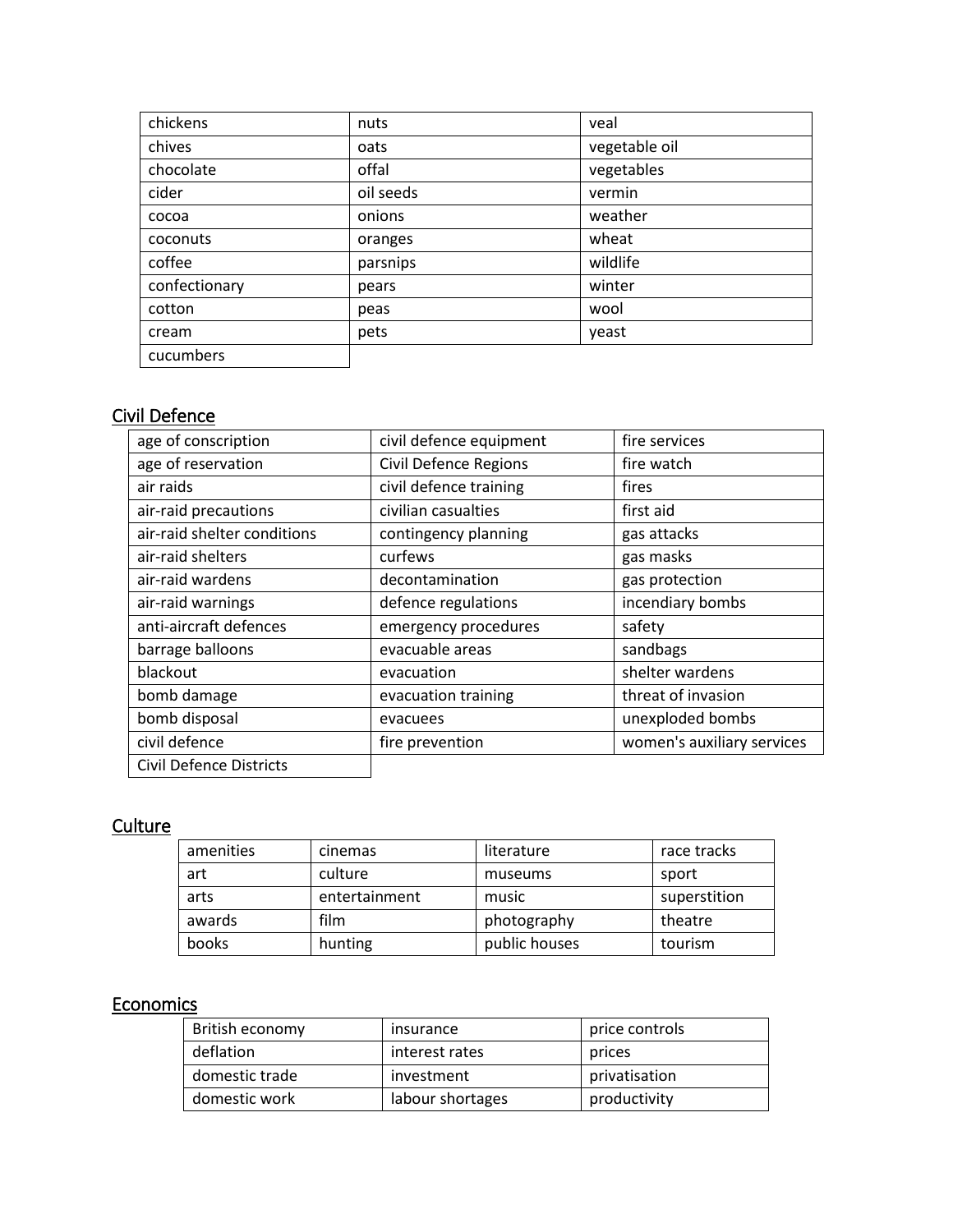| drivers             | labour supply        | profiteering     |
|---------------------|----------------------|------------------|
| economic aid        | Lend-Lease           | public markets   |
| economic depression | loans                | re-exports       |
| economies           | <b>Marshall Plan</b> | stock market     |
| employment          | means testing        | subsidies        |
| exports             | minimum wage         | surplus          |
| factories           | monopolies           | taxation         |
| finance             | national budget      | unskilled labour |
| grants              | overseas trade       | wages            |
| imports             | overseas travel      | wholesale        |
| inflation           | personal income      |                  |

## <span id="page-3-0"></span>**Industry**

| advertising            | industrial action           | production costs   |
|------------------------|-----------------------------|--------------------|
| banking                | industrial areas            | publishing         |
| brass                  | industrial concentration    | quarrying          |
| brewing                | industrial consumption      | recruitment        |
| business               | industrial decentralisation | refineries         |
| chemicals              | industrial equipment        | refrigeration      |
| clay                   | industrial production       | salvage            |
| coal                   | industry                    | science            |
| coke                   | malting                     | service industries |
| construction           | mechanisation               | shipbuilding       |
| construction materials | milling                     | skilled labour     |
| demolition             | mining                      | technology         |
| engineering            | natural resources           | working conditions |
| financial services     | part-time employment        | working hours      |
| industrial accidents   | printing                    |                    |

## <span id="page-3-1"></span>**Infrastructure**

| aircraft        | forests            | River Clyde         |
|-----------------|--------------------|---------------------|
| airfields       | freight shipping   | river embankments   |
| airports        | fuel               | <b>River Forth</b>  |
| aluminium       | fuel shortages     | <b>River Humber</b> |
| aviation fuel   | gas                | <b>River Mersey</b> |
| bicycles        | haulage            | <b>River Severn</b> |
| bridges         | hydroelectricity   | <b>River Tees</b>   |
| buses           | infrastructure     | <b>River Thames</b> |
| canals          | London Underground | <b>River Tyne</b>   |
| cars            | motor vehicles     | rivers              |
| civil aviation  | motorcycles        | roads               |
| civilian travel | passenger shipping | Severn Bridge       |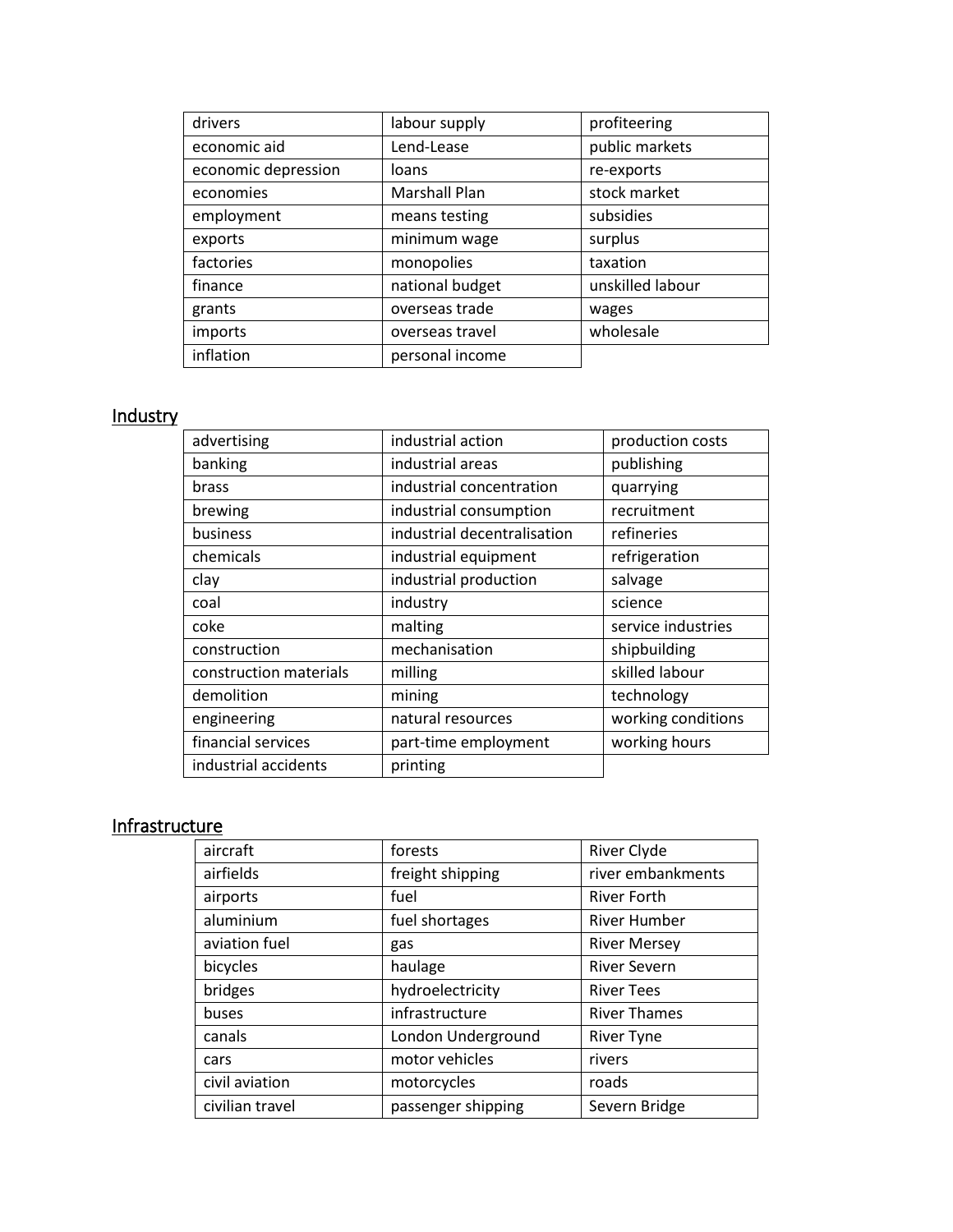| defence works | pipelines             | sewerage       |
|---------------|-----------------------|----------------|
| depots        | ports                 | storage        |
| diesel        | prisoner-of-war camps | traffic        |
| distribution  | prisons               | trams          |
| dockyards     | public spaces         | transportation |
| drainage      | public transport      | tunnels        |
| electricity   | railway stations      |                |
| flooding      | railways              |                |

#### <span id="page-4-0"></span>Material goods

| binoculars         | margarine               | soap                |
|--------------------|-------------------------|---------------------|
| cigarettes         | metals                  | starch              |
| consumer goods     | oil                     | steel               |
| copper             | oil products            | synthetic materials |
| domestic equipment | ores                    | textiles            |
| furnishings        | paper                   | timber              |
| gin                | petrol                  | tin                 |
| glass              | plastic                 | tobacco             |
| gold               | pottery                 | tyres               |
| iron               | prefabricated buildings | whale oil           |
| jewellery          | raw materials           | whisky              |
| lead               | rubber                  | wine                |
| leather            | salt                    | zinc                |
| magnesium          | scientific equipment    |                     |

## <span id="page-4-1"></span>Medicine

| ambulances        | epilepsy                  | pediculosis      |
|-------------------|---------------------------|------------------|
| asthma            | health services           | pertussis        |
| blindness         | healthcare                | plastic surgery  |
| blood transfusion | hospitals                 | pneumonia        |
| bronchitis        | impetigo                  | polio            |
| cancer            | influenza                 | psychology       |
| cholera           | malnutrition              | public health    |
| deafness          | maternity                 | rickets          |
| death rate        | measles                   | ringworm         |
| dentists          | medical supplies          | scabies          |
| diabetes          | mental health             | scarlet fever    |
| diphtheria        | midwives                  | smallpox         |
| disability        | National Health Insurance | tuberculosis     |
| disease           | national health service   | typhoid          |
| doctors           | nurses                    | vaccination      |
| dysentery         | nutrition                 | venereal disease |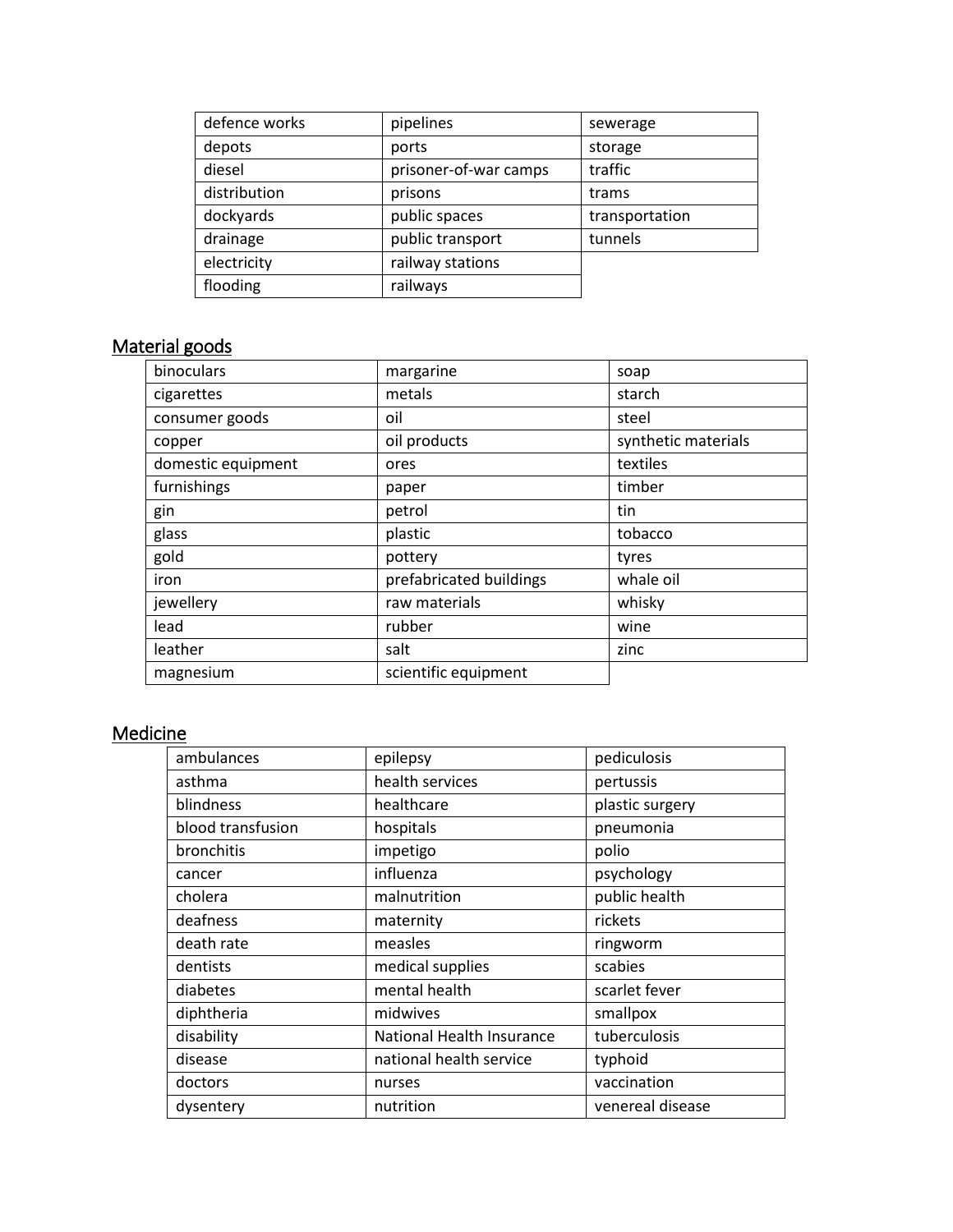## <span id="page-5-0"></span>**Military**

| air force personnel           | Indian armed forces           | occupation of Norway              |
|-------------------------------|-------------------------------|-----------------------------------|
| anti-personnel weapons        | intelligence                  | occupation of the Channel Islands |
| Australian armed forces       | <b>Invasion of Poland</b>     | Occupation of the Netherlands     |
| Avro Lancaster                | invasion of the Soviet Union  | occupied Germany                  |
| Baedeker raids                | Italian armed forces          | <b>Operation Bolero</b>           |
| <b>Battle of Britain</b>      | Italian entry into the war    | Pacific theatre                   |
| <b>Battle of the Atlantic</b> | Japanese armed forces         | parachute mines                   |
| Belgian armed forces          | Japanese entry into the war   | parachutists                      |
| biological warfare            | land mines                    | Polish armed forces               |
| camouflage                    | <b>Liberation of France</b>   | prisoners of war                  |
| camps                         | Liberation of Italy           | radar                             |
| Canadian armed forces         | Liberation of the Netherlands | reconnaissance                    |
| chemical warfare              | merchant seamen               | resistance movements              |
| Chinese Civil War             | military bands                | Romanian armed forces             |
| codewords                     | military bases                | sabotage                          |
| concentration camps           | military billeting            | searchlights                      |
| conscientious objectors       | military casualties           | secrecy                           |
| conscription                  | military consumption          | shelling                          |
| court martial                 | military discharge            | shipping losses                   |
| Czechoslovak armed forces     | military equipment            | shipping shortages                |
| delay-action bombs            | military exercises            | soldiers                          |
| demobilisation                | military officers             | Soviet armed forces               |
| deserters                     | military operations           | Spanish Civil War                 |
| discipline                    | military rations              | submarines                        |
| draft evasion                 | military reserves             | Supermarine Spitfire              |
| Dunkirk evacuation            | military training             | surrender of Japan                |
| Dutch armed forces            | mobilisation                  | tanks                             |
| end of the war in Europe      | munitions                     | telecommunications                |
| espionage                     | munitions industry            | telegraphic communications        |
| explosives                    | naval mines                   | telephonic communications         |
| flying bombs                  | naval personnel               | The Blitz                         |
| former servicemen             | naval warfare                 | uniforms                          |
| Free French                   | New Zealand armed forces      | <b>United States Armed Forces</b> |
| French armed forces           | Normandy landings             | United States entry into the war  |
| French navy                   | Norwegian armed forces        | V-1 flying bomb                   |
| <b>Geneva Conventions</b>     | nuclear weapons               | V-2 rocket                        |
| German armed forces           | Occupation of Czechoslovakia  | warships                          |
| Hawker Hurricane              | <b>Occupation of Denmark</b>  |                                   |
| high-explosive bombs          | <b>Occupation of France</b>   |                                   |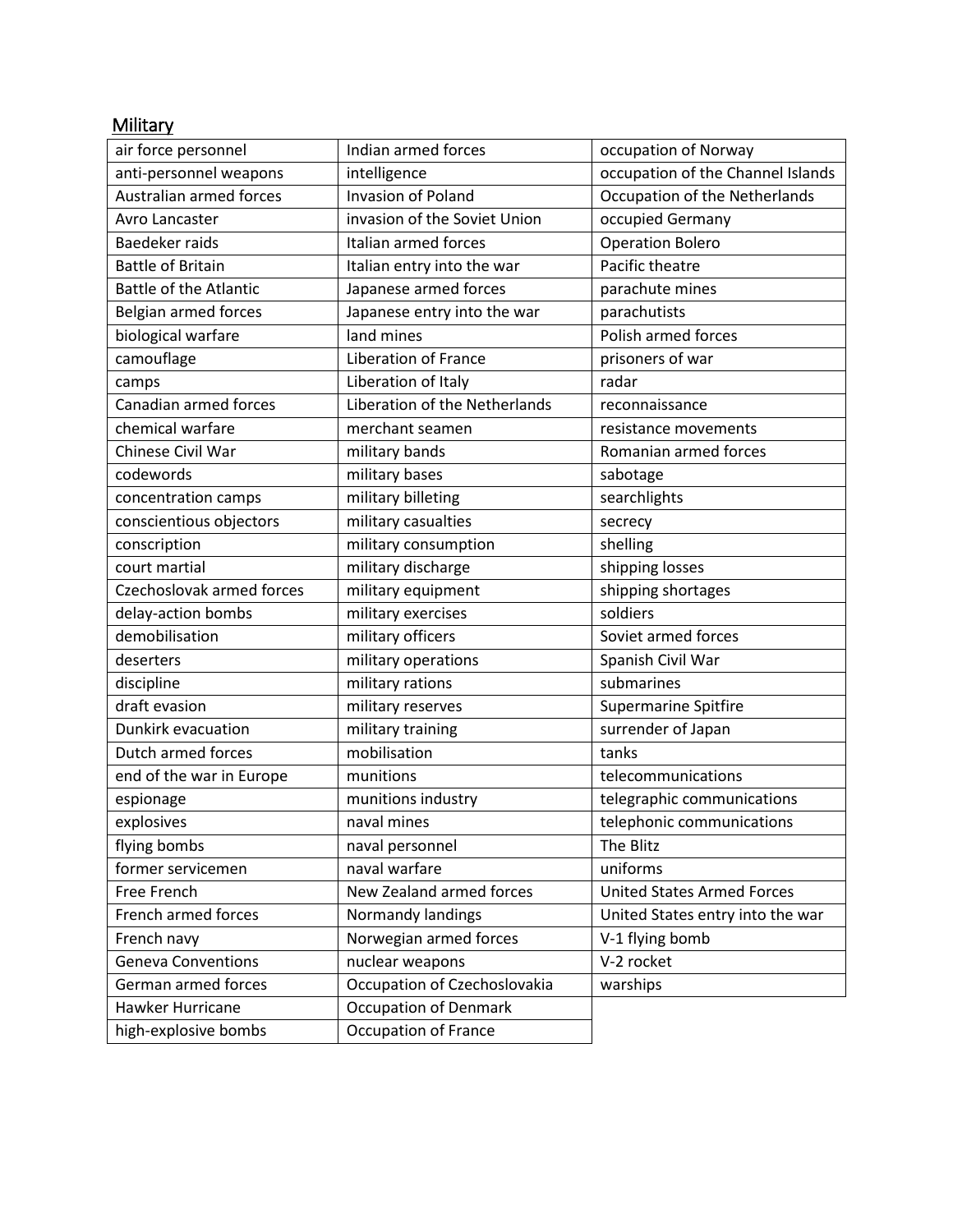## <span id="page-6-0"></span>**Nationalities**

| Abyssinian nationals            | Egyptian nationals       | Norwegian nationals            |
|---------------------------------|--------------------------|--------------------------------|
| Albanian nationals              | enemy-occupied countries | Polish language                |
| aliens                          | English language         | Polish nationals               |
| <b>Allied nations</b>           | Estonian nationals       | Portuguese language            |
| anti-Semitism                   | Finnish nationals        | Portuguese nationals           |
| Argentinian nationals           | French language          | race relations                 |
| Armenian nationals              | French nationals         | Romanian nationals             |
| Australian nationals            | German home front        | Russian language               |
| Austrian nationals              | German language          | Sammarinese nationals          |
| <b>Belgian nationals</b>        | German nationals         | South African nationals        |
| <b>British Dominions</b>        | <b>Greek nationals</b>   | Soviet home front              |
| <b>British Empire</b>           | Hebrew language          | Soviet nationals               |
| <b>British nationals abroad</b> | Hungarian language       | Spanish language               |
| <b>Bulgarian nationals</b>      | Hungarian nationals      | Spanish nationals              |
| <b>Burmese nationals</b>        | Icelandic nationals      | stateless persons              |
| Canadian nationals              | Indian nationals         | Sudanese nationals             |
| Chinese nationals               | Irish nationals          | Swedish nationals              |
| Cuban nationals                 | Italian nationals        | Swiss nationals                |
| Czech language                  | Japanese nationals       | Thai nationals                 |
| Czechoslovak nationals          | Korean nationals         | Turkish nationals              |
| Danish language                 | Latvian nationals        | United States home front       |
| Danish nationals                | Lithuanian nationals     | <b>United States nationals</b> |
| deportation                     | Maltese nationals        | Welsh language                 |
| Dutch language                  | New Zealand nationals    | Welsh nationals                |
| <b>Dutch nationals</b>          | Norwegian language       | Yugoslav nationals             |

## <span id="page-6-1"></span>People

| <b>Adolf Hitler</b>      | <b>Heinrich Himmler</b>      | orphans                |
|--------------------------|------------------------------|------------------------|
| Alfred Duff Cooper       | <b>Herbert Morrison</b>      | <b>Oswald Mosley</b>   |
| Aneurin Bevan            | <b>Hermann Goering</b>       | parents                |
| Anthony Eden             | industrial workers           | prisoners              |
| Archbishop of Canterbury | infants                      | Queen Elizabeth        |
| Benito Mussolini         | J.B. Priestley               | royalty                |
| <b>Bishop of London</b>  | John Anderson                | <b>Rudolf Hess</b>     |
| Charles de Gaulle        | Josef Stalin                 | <b>Rudolph Hess</b>    |
| children                 | Joseph Goebbels              | scientists             |
| <b>Clement Attlee</b>    | <b>Kenneth Clark</b>         | Sir John Anderson      |
| dependants               | Lord Halifax                 | <b>Stanley Baldwin</b> |
| <b>Eleanor Roosevelt</b> | Lord Haw-Haw                 | teachers               |
| Elizabeth II             | Mahatma Gandhi               | Vera Brittain          |
| <b>Ernest Bevin</b>      | <b>Members of Parliament</b> | volunteers             |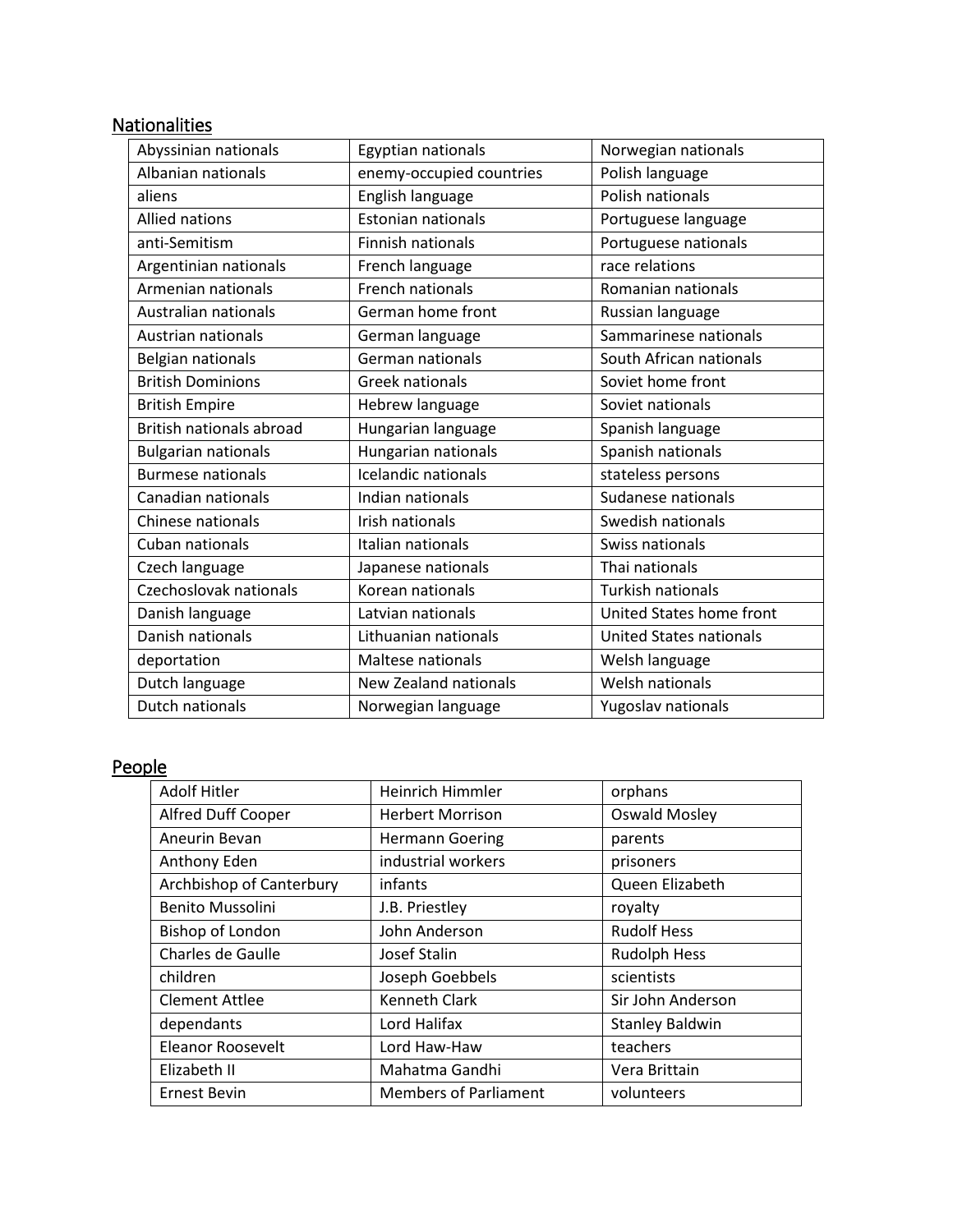| family                    | miners              | widowhood                |
|---------------------------|---------------------|--------------------------|
| foster parents            | mothers             | <b>Winston Churchill</b> |
| Franklin D. Roosevelt     | Neville Chamberlain | wives                    |
| <b>General Montgomery</b> | office workers      |                          |
| George VI                 | old age             |                          |

## <span id="page-7-0"></span>**Politics**

| <b>British People's Party</b>           | <b>Independent Labour Party</b> | nationalism                    |
|-----------------------------------------|---------------------------------|--------------------------------|
| <b>British Union of Fascists</b>        | international agreements        | neutral areas                  |
| budgets                                 | international organisations     | pacifism                       |
| censorship                              | judiciary                       | parliamentary questions        |
| colonies                                | Labour Party                    | political organisations        |
| Communism                               | law                             | resignations                   |
| <b>Communist Party of Great Britain</b> | lawyers                         | socialism                      |
| <b>Conservative Party</b>               | <b>Liberal Party</b>            | Socialist Appeal               |
| cost of living                          | <b>Munich Crisis</b>            | trade unions                   |
| departmental responsibilities           | nationalisation                 | <b>Welsh Nationalist Party</b> |
| Fascism                                 |                                 |                                |

## <span id="page-7-1"></span>Public mood

| Daily Express            | Leicester Mercury     | radio                       |
|--------------------------|-----------------------|-----------------------------|
| Daily Herald             | Manchester Guardian   | radio broadcasts            |
| Daily Mail               | News of the World     | regional newspapers         |
| Daily Mirror             | newspapers            | Reuters                     |
| Daily Sketch             | periodicals           | rumours                     |
| Daily Worker             | <b>Picture Post</b>   | <b>Squander Bug</b>         |
| defeatism                | posters               | <b>Statesman and Nation</b> |
| enemy propaganda         | press agencies        | Sunday Chronicle            |
| <b>Evening News</b>      | propaganda            | <b>Sunday Express</b>       |
| <b>Evening Standard</b>  | public demonstrations | The Daily Telegraph         |
| foreign newspapers       | public morale         | The Economist               |
| information distribution | public opinion        | The Land Girl               |
| interviews               | public statements     | The People                  |
| journalists              | publications          | The Star                    |
| Kitchen Front            | publicity             | The Times                   |
| leakage of information   | publicity campaigns   | The Week                    |

## <span id="page-7-2"></span>Religion

| Church of England            | Jews              | Quakers             | Roman Catholics       |
|------------------------------|-------------------|---------------------|-----------------------|
| <b>Greek Orthodox Church</b> | <b>Methodists</b> | religion            | St. Paul's Cathedral  |
| Jehovah's Witnesses          | Presbyterians     | religious buildings | Westminster Cathedral |